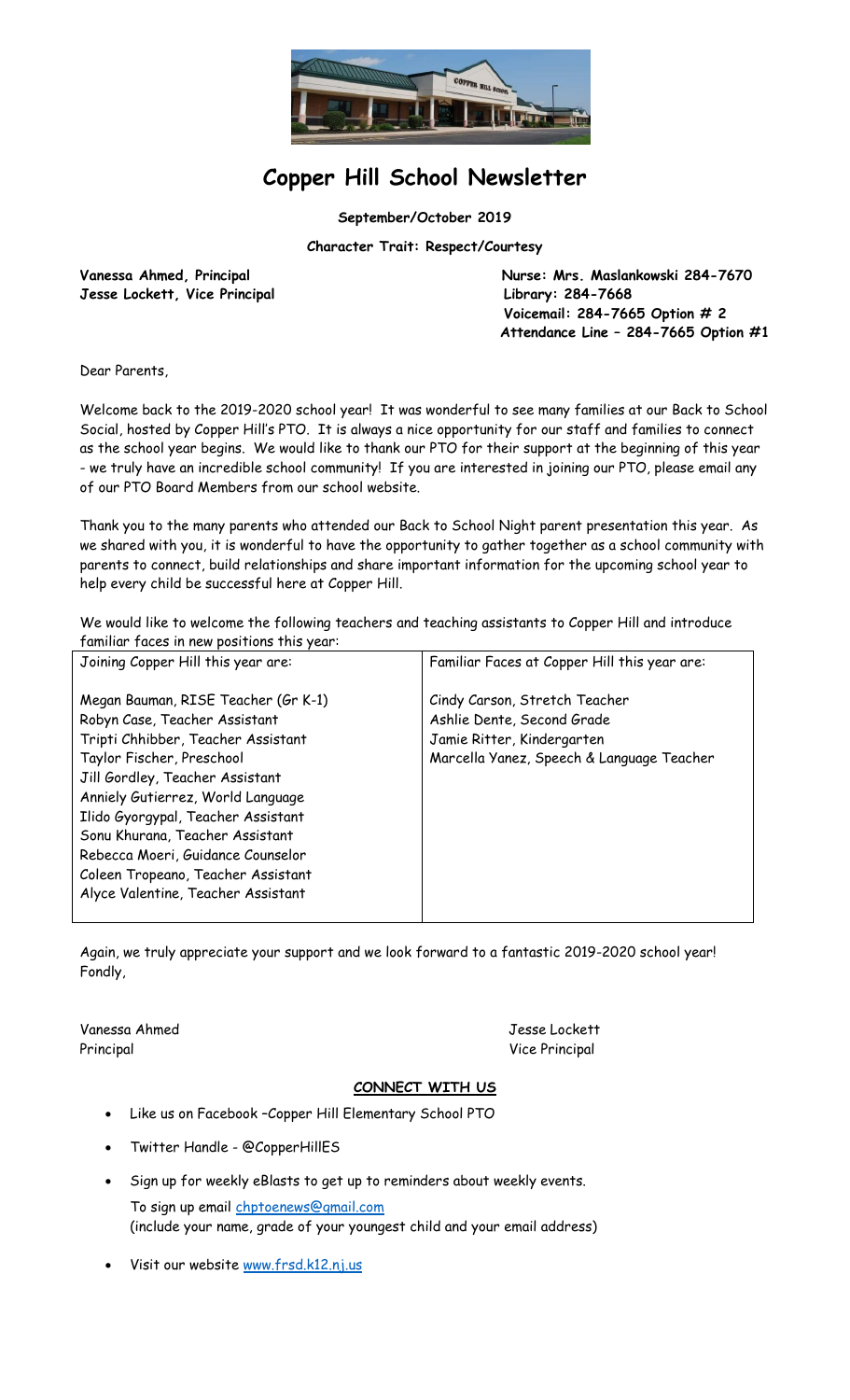#### **CODE OF CONDUCT**

The district Code-of-Conduct was recently updated and board approved. Please take a moment to review this very important document in Parent portal.

### **HARASSMENT,INTIMADATION & BULLYING (H.I.B.) INFORMATION**

Anti-Bullying initiatives and laws are something that the state of New Jersey and Copper Hill take very seriously. Protecting all of our students is at the heart of this matter, so it is important to have clarity around what situations fit the legal definition of H.I.B. (Harassment, Intimidation and Bullying) set forth by the state. When an incident is reported to the school by a parent, staff member or student, just the facts of what occurred should be reported. Incidents are deemed to be HIB cases once they are fully investigated by the Anti-Bullying Specialist and Administration, then reviewed by the Superintendent and the Board of Education. If an incident does not fit the legal definition of HIB, it does not mean that it isn't taken seriously here at Copper Hill. Through restorative practices, peer mediation and conflict resolution, we assist students in resolving issues that arise during the school year. As we shared at Back to School Night, our goal is to help our students succeed socially, emotionally and academically.

#### **SAFETY AND SECURITY**

- Please do not hold any door for visitors.
- Please use the crosswalks in the parking lot.
- Please obey the 15 mph speed limit in our parking lot.
- Student drop off begins at 8:45 am. Please wait at the stop sign, until being waved on by one of our staff members wearing bright green vests.
- When exiting the drop off area please be aware of buses that may still be entering the back parking lot or leaving the school.
- If you are dropping your child off after 8:55 am please park your car in the main parking lot and walk your child into the building and check in with the main office.
- Please **DO NOT** park your vehicle in the front of the building.
- For the safety and security of our staff and students, monthly fire and security drills are conducted.
- Staff wear bright green safety vests during drills as well as during bus duty.

#### **LOST AND FOUND**

Please label all your child's belongings (lunchboxes, jackets, glasses etc.) Any items that are found with a name on them will be returned. The lost and found is located right outside the office. Valuables (such as money, jewelry, eyeglasses etc.) will be kept in the office. Items that have not been claimed will be donated to charity over winter break.

#### **ABSENCES AND CHANGES IN YOUR CHILD'S ROUTINES**

- If your child is **ABSENT** or **TARDY** for any reason, please call the Copper Hill **ATTENDANCE LINE** by dialing **284-7665 Option 1.** Leave a message detailing the nature of the absence, your child's name and his/her teacher's name. Messages may be left at any time of night or morning and are retrieved on a daily basis.
- If your child needs to be **DISMISSED EARLY**, please send a note to school with your child in the morning listing the time for pick-up and the reason. Children leaving school prior to 3:25 will be marked as an early dismissal. Three early dismissals count as one absence.
- If your child normally rides the bus but will need to be **PICKED UP** at dismissal time, please send a note with your child that morning.
- Please **DO NOT leave information regarding your child's change in dismissal on a teacher's email or voicemail.** They often don't have an opportunity to check their e-mail during the day and your message may not be communicated.

## **IMPORTANT: PLEASE SEND A NOTE WITH YOUR CHILD IN THE MORNING FOR ANY CHANGE IN PROCEDURE SO THAT CLASSROOM INSTRUCTION IS NOT INTERRUPTED WITH A PHONE CALL.**

#### **UPCOMING EVENTS**

| October 3        | Kindergarten Back to School Night - 6:00 pm                           |
|------------------|-----------------------------------------------------------------------|
| October 7-11     | Week of Respect - Blue Shirt Day for World Day of Bullying Prevention |
| October 9        | Yom Kippur - School Closed                                            |
| October 11       | Walk-A-Thon (Rain date Oct. 14)                                       |
| October 15       | Early Dismissal - Staff Development Program                           |
| October 18       | Book Fair Family Preview Night                                        |
| October 23-25    | Book Fair purchases (in school)                                       |
| October 31       | Halloween Parade, 10 am                                               |
| October 31-Nov 1 | Clothing Drive                                                        |

October 31-Nov 1 Clothing Drive